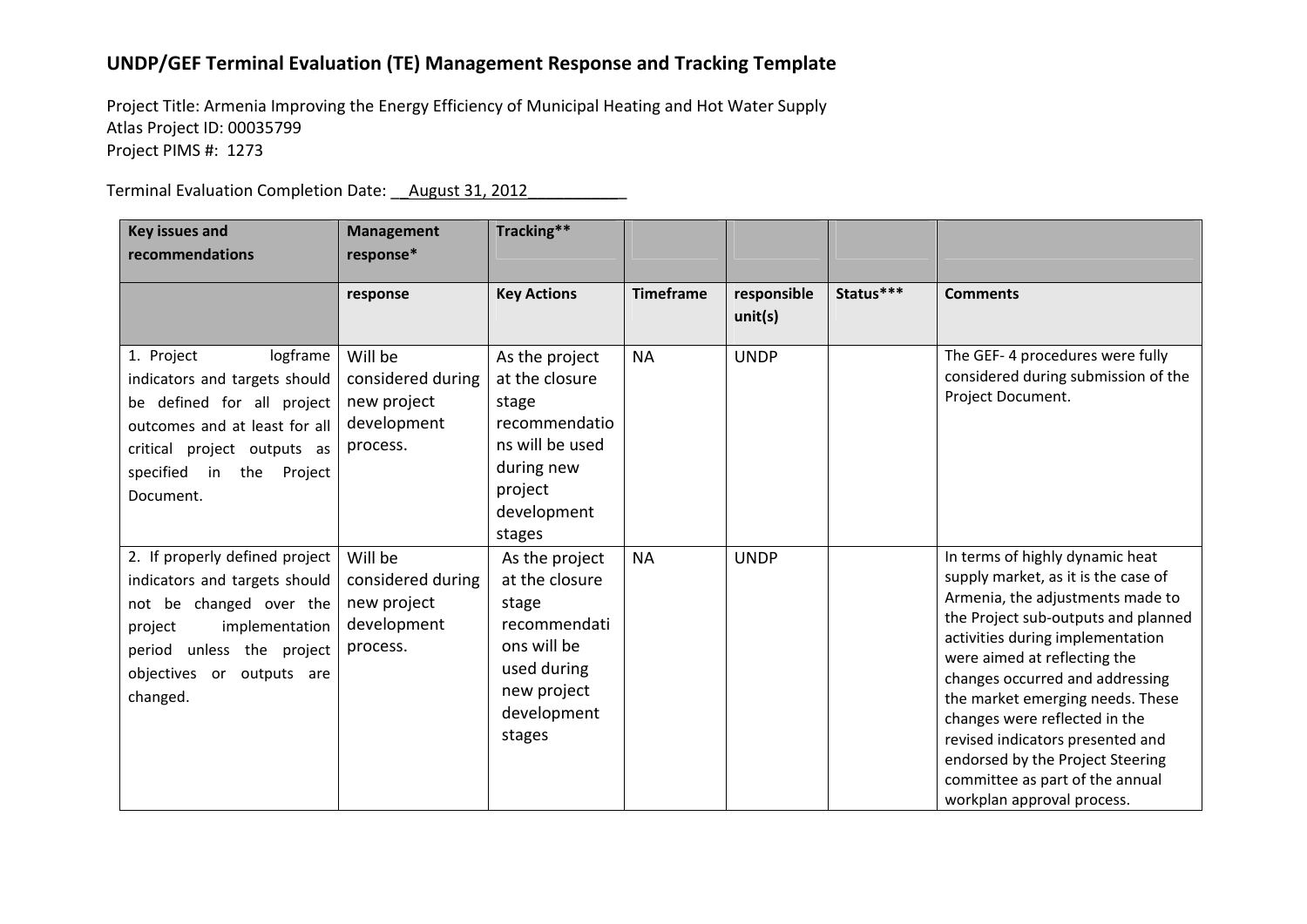| logframe<br>3. Project<br>indicators and targets can<br>and should be supplemented<br>with more detailed indicators<br>and targets for each of the<br>activity.<br>These<br>project<br>detailed activity indicators<br>and targets are then subject<br>to quarterly and<br>annual<br>evaluation by the<br>project<br>manager and the project                                                                                                                                                                                    | Will be<br>considered during<br>new project<br>implementation<br>and reporting<br>process. | As the project<br>at the closure<br>stage<br>recommendatio<br>ns will be used<br>during new<br>project<br>development<br>stages | <b>NA</b> | <b>UNDP</b> | There is no procedure for quarterly<br>revision of indicators, this was done<br>on annual base                                                                                                                                             |
|---------------------------------------------------------------------------------------------------------------------------------------------------------------------------------------------------------------------------------------------------------------------------------------------------------------------------------------------------------------------------------------------------------------------------------------------------------------------------------------------------------------------------------|--------------------------------------------------------------------------------------------|---------------------------------------------------------------------------------------------------------------------------------|-----------|-------------|--------------------------------------------------------------------------------------------------------------------------------------------------------------------------------------------------------------------------------------------|
| steering committee.<br>4. Activity targets should be<br>time-bound (and SMART) as<br>well as logframe targets and<br>indicators. That means that<br>detailed targets for specific<br>activity can be defined<br>individually for different time<br>periods (different target for<br>the $1st$ Q of Year 2 and for the<br>$2nd$ quarter of Year 3 for<br>example)<br>if<br>$-$<br>the<br>implementation period of<br>that specific activity is longer<br>than a project management<br>evaluation period (typically<br>one year). | UNDP will pay<br>special attention<br>to integration of<br>targets into the<br>AWP format. | As the project<br>at the closure<br>stage<br>recommendatio<br>ns will be used<br>during new<br>project<br>development<br>stages | <b>NA</b> | <b>UNDP</b> | Each year UNDP develop and sign<br>Annual Work plans for each of its<br>projects. AWPs have activity level<br>breakdown including indication<br>agreed with government and<br>mutually signed by UNDP and<br>National Implementing Agency. |